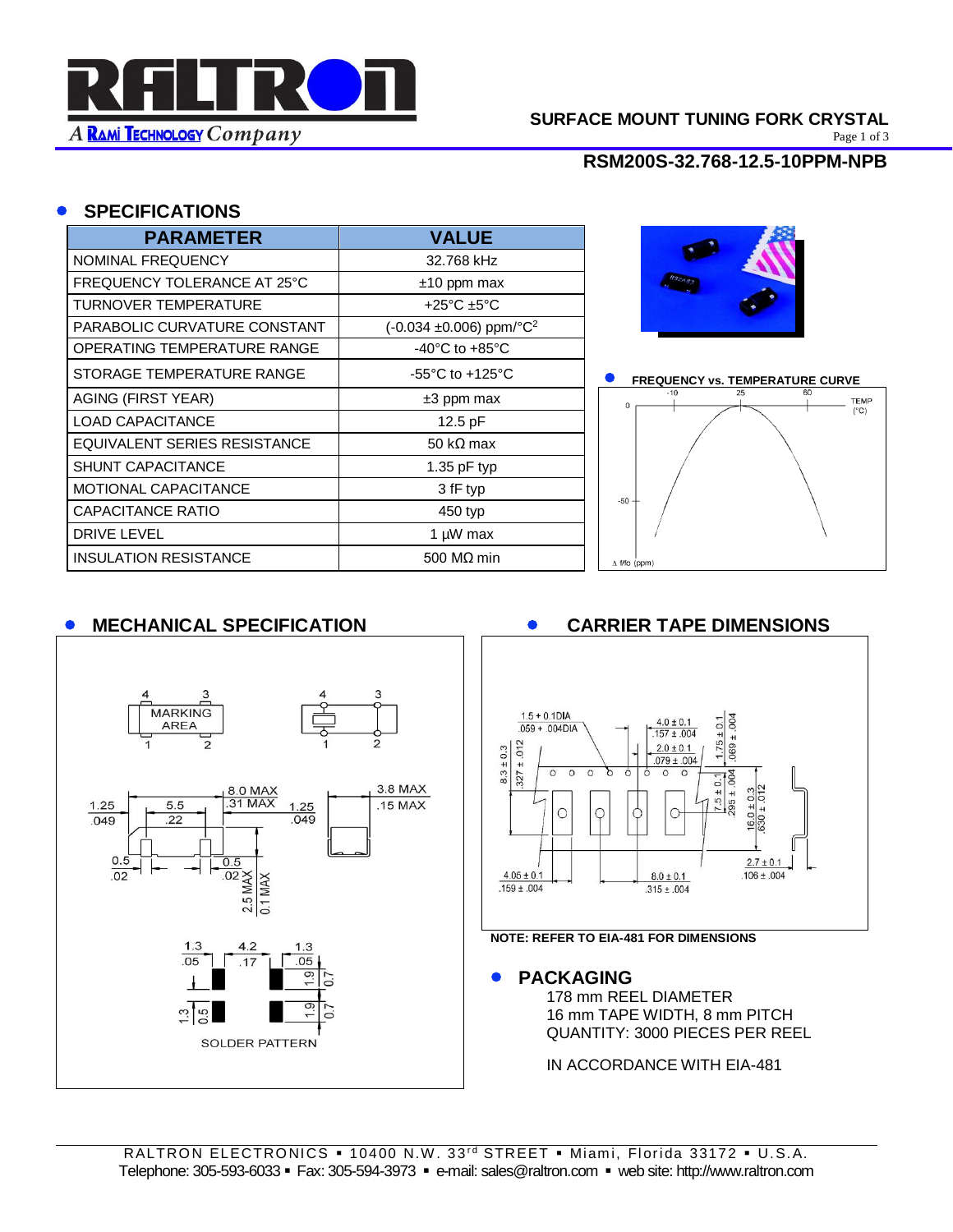

Page 2 of 3

## **RSM200S-32.768-12.5-10PPM-NPB**

# • **REFLOW PROFILE**



| <b>Reflow profile</b>                          |                               |                      |
|------------------------------------------------|-------------------------------|----------------------|
| Temperature Min Preheat                        | ${\mathsf T}_{\mathsf{SMIN}}$ | $150^{\circ}$ C      |
| <b>Temperature Max Preheat</b>                 | <b>T</b> <sub>SMAX</sub>      | $200^{\circ}$ C      |
| Time (T <sub>SMIN</sub> to T <sub>SMAX</sub> ) | ts                            | $60 - 180 s$         |
| Temperature                                    | Tμ                            | $217^{\circ}$ C      |
| Peak Temperature                               | $T_{P}$                       | $260^{\circ}$ C      |
| Ramp-up rate                                   | $R_{UP}$                      | $3^{\circ}$ C/s max. |
| Ramp-down rate                                 | R <sub>DOWN</sub>             | $6^{\circ}$ C/s max. |
| Time within 5°C of Peak Temperature            | tp                            | 10 <sub>s</sub>      |
| Time t[25°C] to Peak Temperature               | t[25°C] to Peak               | 480 s                |
| Time                                           |                               | $60 - 150 s$         |

## • **ENVIRONMENTAL**

| <b>PARAMETER</b>                | <b>VALUE</b> |
|---------------------------------|--------------|
| MOISTURE SENSITIVITY LEVEL      |              |
| <b>RoHS</b>                     | Compliant    |
| <b>REACH SVHC</b>               | Compliant    |
| HALOGEN-FREE                    | Compliant    |
| <b>ESD CLASSIFICATION LEVEL</b> | N/A          |
| <b>TERMINATION FINISH</b>       | Sn           |